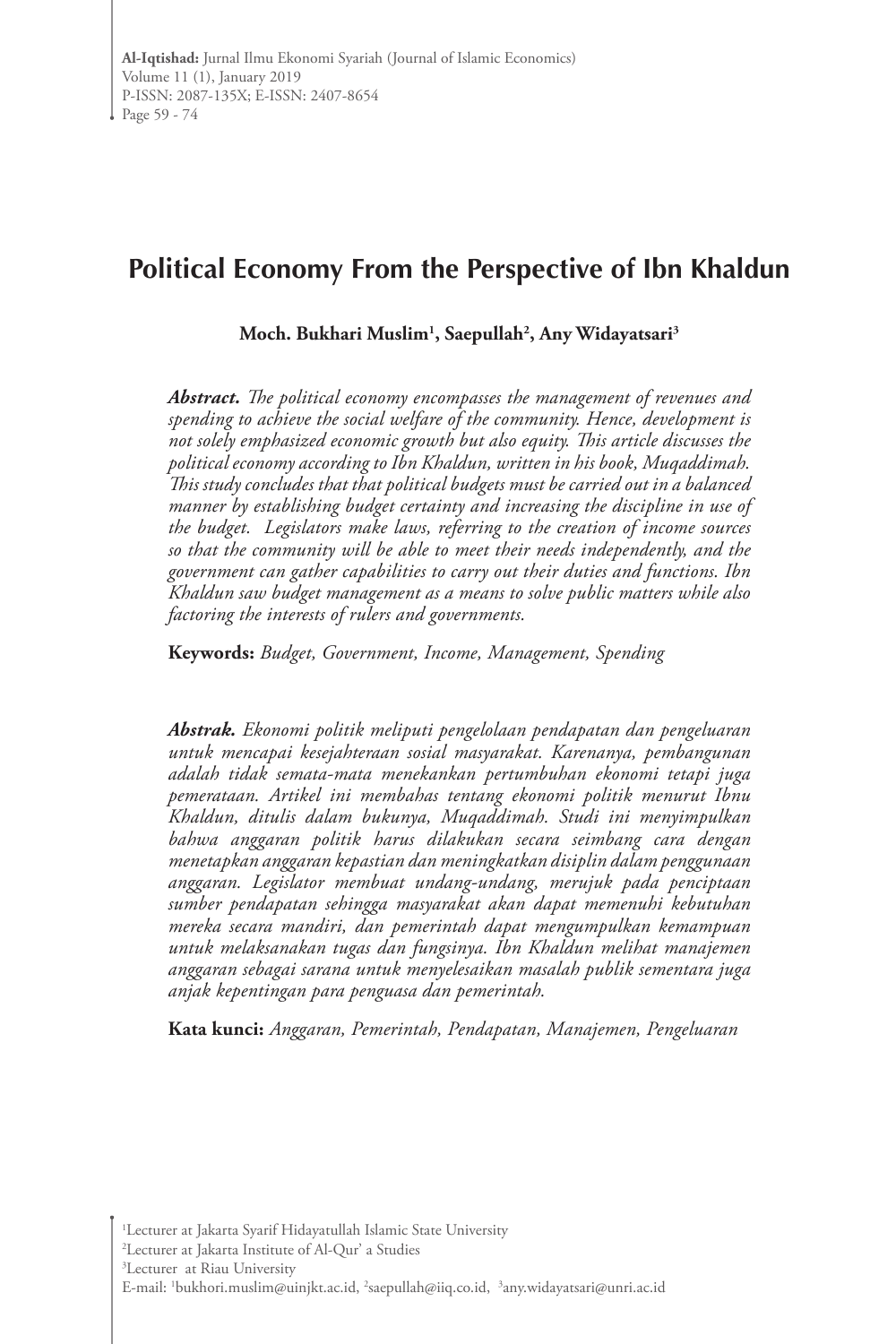## **Introduction**

State income and expenditure budget is the main defining factor in economic stability and social welfare. Management of state income and expenditure budget is a part of political economy in order to improve the social economy. Syarifuddin, quoting Aaron Wildavsky, explains that all budgeting is subject to politics because budgeting is part of the political game (George C. Abbott 1985, 111; Tony Smith 1985, 122-124).Herzon adds that the process and product of budgeting is a political product, and does not exclude the possibility of manipulation, domination, cuts, closed decision making and other harmful practices related to budgets (Herzon Y. n.d.). Economic development has to create growth that is equal to all members of society

Among issues in the government policy is related to public finance. Fiscal policy plays a key part in managing state income and expenditure. This article discusses the relationship between public finance, fiscal policies and government efforts to create social welfare. Political Economy, according to Martin Staniland (1985), is the study of social issues and retardation (George C. Abbott 1985, 111; Tony Smith 1985, 122-124). Meanwhile, newer political economists define the political economy as the analysis of the economic process (Deliarnov 2006, 8-9). Deliarnov states that the scope of political economy is very large and is interdisciplinary, encompassing economy, politics, social studies and culture (Deliarnov 2006, 10).

#### **State Economy in Budget Management**

Post World War II, countries underwent massive economic depression and finding a solution became a discourse for economists around the globe. John Maynard Keynes (henceforth referred to as Keynes), proposed a solution through fiscal stimuli (Robert Skidelsky and Robert Jacob Alexander Skidelsky 2008, 1-3). Keynes' idea was abandoned in 1970 but started to be used again from 2008 and 2009 (Geoffrey Pilling 1987; Sumita Kale 2008).

Keynes argued that depression and political stagnation could be controlled by giving freedom to countries or government to perform economic supervision. The free market offered by neo-classics in order to overcome depression will not always lead to a stable economy (Robert Skidelsky and Robert Jacob Alexander Skidelsky 2008, 29). Keynes' theory is an antithesis to the free market theory, with their terms of laissez-faire or lets do. Keynes believes that the rise in demand is determined by government policies. The government must be proactive in improving aggregate demand by increasing spending and creating easy-to-obtain money conditions. If the government decreases tax and increases spending, people's spendable income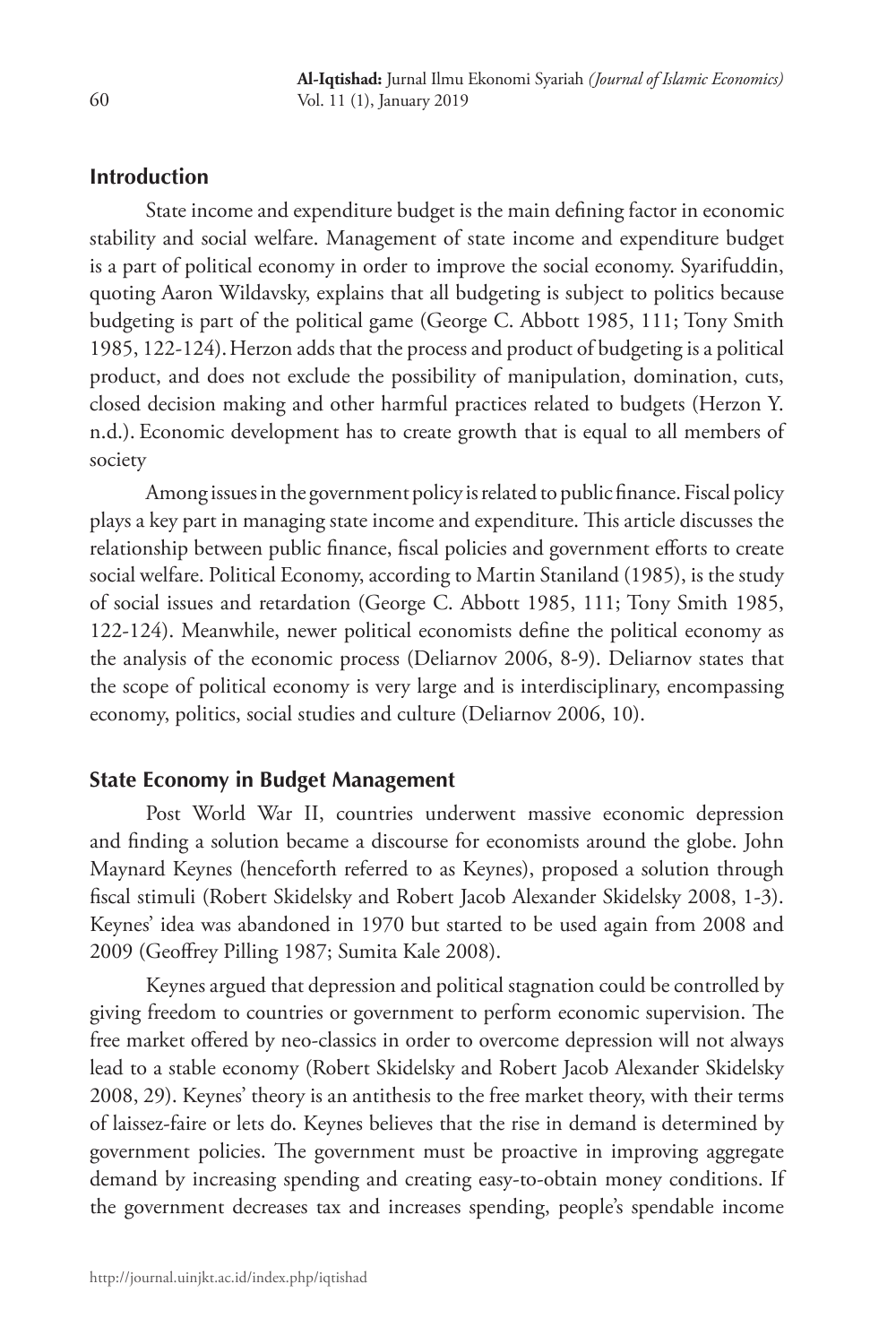increases and consumption will tend to increase (Robert Skidelsky and Robert Jacob Alexander Skidelsky 2008, 33).

Government expenditure and tax policies will affect spending, financial and supply. The government, for example, builds a highway. In this case, spending on highway construction will directly affect the increase in economic activities. If the construction were funded from selling bonds to private companies, then, the wealth in the private sector would increase, and this financial effect will impact the spending. Furthermore, the new highway will improve economic infrastructure, lead to the rise of economic potential and supply (Roslinda 2013).

According to Keynes, inflation is caused by people who want to live outside their economic capabilities. Inflation occurs as an effect of over-demand and causes an inflationary gap (Prathama Raharja and Mandala Manurung 2008, 36). Keynes states that the inflation rate is not solely caused by a monetary factor such as the amount of money in circulation, but also determined by production cost. The government has to be involved in controlling the inflation rate by implementing appropriate fiscal policies. Fiscal policies will be better in solving the inflation problem than monetary policies (Nopirin 1998, 72-75). Expansionary fiscal policies will increase outputs, while monetary expansion with additional money supply will not affect the outputs (Nopirin 1998, 72-75). The government must decrease the expenditure with fiscal policies such as increasing tax rates and enforcing strict financial policies. Keynes' theory is applied to explain short term inflation (Nopirin, 1998, 80-85).

According to Keynes, unemployment plays a key part in macroeconomic issues (Adrian Sutedi 2012, 52-55). Unemployment happens because the level of economic activity achieved is lower than that of an economy with full employment. Unemployment is categorized into two types, voluntary unemployment and involuntary unemployment. Voluntary unemployment happens when someone chooses to not work rather than to work with a low wage, while involuntary unemployment occurs when a worker wants to work at a certain wage but does not manage to find a job opportunity (Jacob Viner 1936, 147-167).

The solution offered by Keynes is that the government manages community demand through management that directs public demand for abundant goods and services. The government must invest a lot to open up more jobs. So the unemployment rate will be decreased (Jacob Viner 1936, 147-167). The economy of a country will experience steady growth if accompanied by an increase in savings. According to Keynes, a person's expenditure for consumption and savings is influenced by the level of income. If a person's income level gets smaller, then all his income will only be enough for consumption purposes, and there is nothing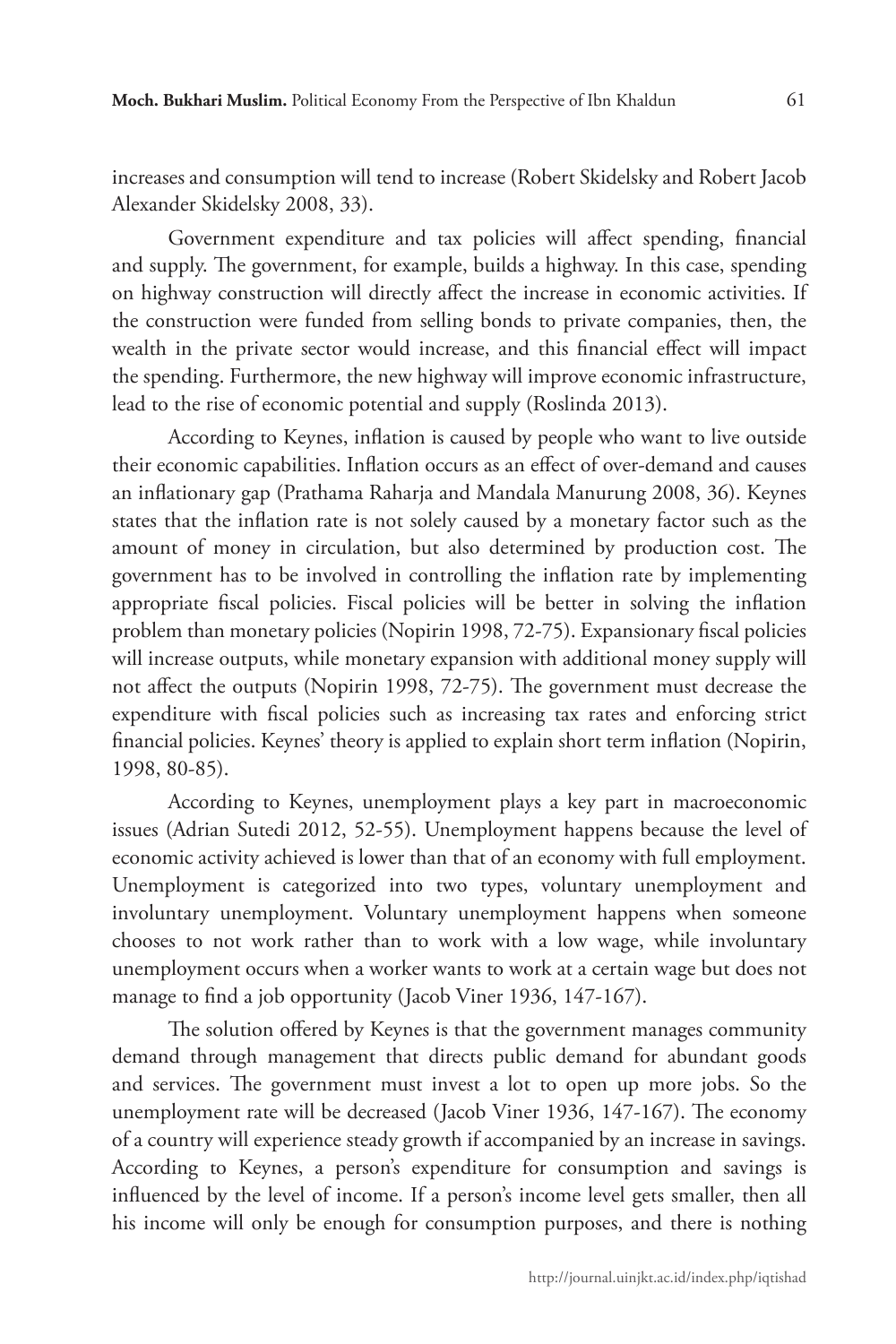left for savings. An increase in spending or consumption will increase production activities and income. An increase in this income will, eventually, encourage the increase in consumption and savings (Michael James 2001, 49; Todaro 2002, 213). Higher savings will be able to increase production, and encourage economic expansion so that economic growth will be achieved. Different from classical school views, Keynes pointed out that the main determinant of consumption and saving accumulation is the rate of income, not interest rates (N. Gregory Mankiw 2006, 245; John Maynard Keynes n.d.).

## **Fiscal as a Regulator of Income and Expenditure**

The main purpose of a country's economic policy is to create social prosperity and welfare. Therefore the study of political economy is directed towards the public interest. The study of political economy according to conventional groups or neoclassical schools is the strategy of legislators to achieve two objectives: first, creating a source of income or creating self-sufficiency for the people, and second, preparing strength for the government to be able to carry out their duties and functions well (Ng. Philipus and Nurul Aini 2004, 16-19). As for Islamic political economy, the study is implementing theory and practice in harmony or monotheistical epistemology (Faridi 1983, 15-30).

An important part of political economy studies is about public finance. Public finance is a branch of economics that examines procurement, maintenance, and budget expenditures needed by a government to run the duties and function. So, public finance is always related to government finance. The main focus of public finance study is analyzing the impact of taxation and government spending on the state's economy as a whole (A.C. Pigou 1951, 46).

The main topic in the public finance study is regarding fiscal. Fiscal policies are one of the policies related to the state economy. The main theme of fiscal policies is the strategy of managing the flow of state income and expenditure. In Arabic, fiscal policy is synonymous to *siyāsah māliyah* or *siyāsah ḍarbīyah* (Abdullah M. Farid 1985, 104).

Economists define fiscal policies according to their economic views (Frans Seda 2004, 75-76). Capitalist economists, on the other hand, define fiscal policies as an effort to create a condition that determines the success of investment growth and alleviate fluctuations in economic economy as a whole. Another aim is to bridge the gap between inflation and deflation that can define the level of income, influenced by the lack of investment; and to increase the expenditure limit in order to achieve full employment (Muhammad 1980, 105).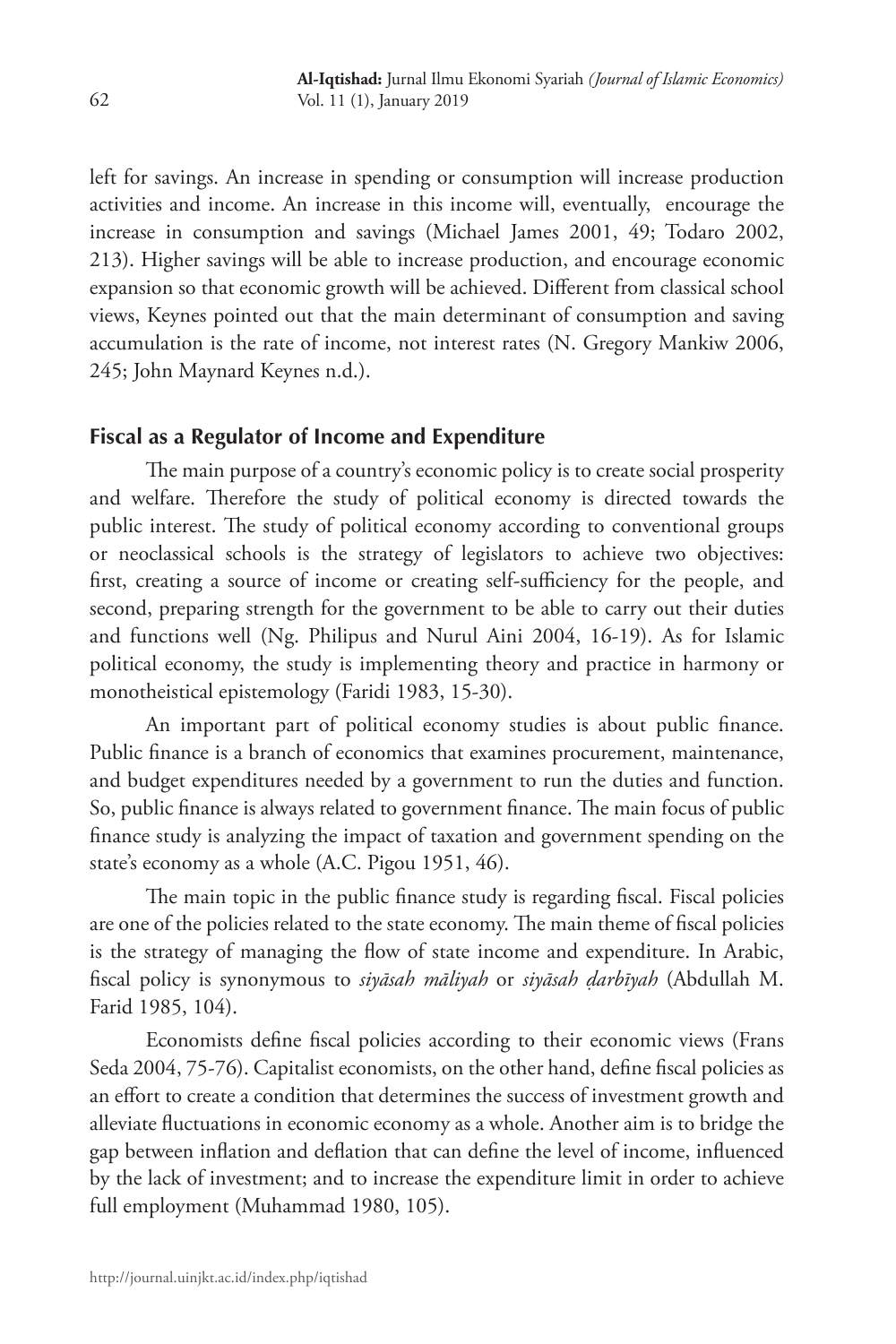The socialist economists view fiscal policy as rules intended for public investment interests. This policy contains interest to consider public expenditure and income to adjust the level of economic activities as a whole and to reduce volatility (Muhammad 1980, 105).

Generally, fiscal policy is an economic policy that directs a nation's economy to prosperity by reforming government income and expenditure systems. This policy is akin to the monetary policy that regulates money circulation ("UU No. 23 Tentang Bank Indonesia" 1999; Yuswar Zainul Basri and Mulyadi Subri 2003, 23). However, the fiscal policy emphasizes on the management of government income and expenditure.

Some argue that fiscal policy is related to taxation. The fiscal policy is determined by the department of finance, which its duties are to study, analyze, implement and evaluate the policy implementation to reach optimal goals, along with the measures taken to resolve a problem related to the taxation (Irham Fahmi 2013, 223).

Samuelson maintains that fiscal policy is a process of setting taxes and government expenditure in order to help minimize fluctuations in the economic cycle and maintain economic growth, high employment opportunities and prevent the economy from high and volatile inflation (Paul A. Samuelson and William D. Nordhaus 2009, 354).

Muhammad interprets fiscal as one part of political instruments; and the fiscal policy is a policy related to provisions, maintenance and payment of the resources needed to fulfill and maintain public needs (Muhammad 2002, 179). Parkin defines fiscal policy as the use of the state budget to achieve macroeconomic goals, such as the level of full employment, long-term economic growth and price stability (Michael Parkin 2012, 224). Mulyadi Subri states that fiscal policy is the policy carried out by the government related to government revenue and expenditure (income and spending) (Yuswar Zainul Basri and Mulyadi Subri 2003, 23). Jhingan states fiscal policy as the use of tax, public loan, and public expenditure by the government to create economic stability and growth (M.L. Jhingan 2000, 374).

Frans Seda explains fiscal policy as economic science that encompasses every policy related to the state budget (Frans Seda 2004, 76). Furthermore, he claims that fiscal policies with high and continuous deficit can affect monetary policies (Frans Seda 2004, 78).

Fiscal policy in a country is an important element related to the existence of a state budget that directly affects the aggregate demand (Rudiger Dornbusch and Stanley Fischer 1994, 141). The main elements in fiscal policy are inseparable from expenditure and revenue.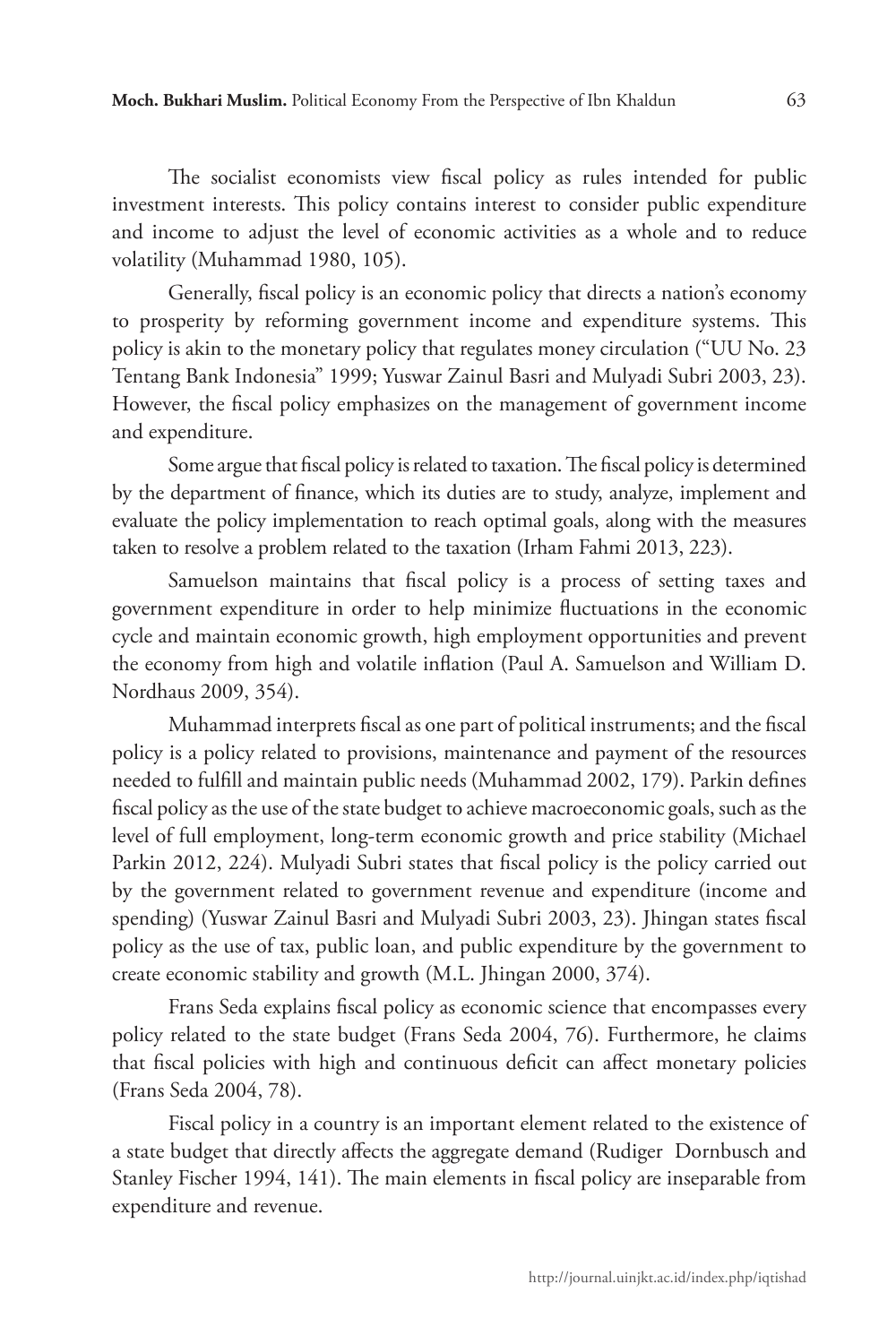The state budget can be categorized into three types — first, budget deficits or expansionary fiscal policies (W. Riawan Tjandra 2013, 2). The budget deficit is a government policy to make expenditure more than the income obtained by the state to provide stimulus to the economy. This policy will be very well used in recessive moderate economic conditions (Franco Modigliani and Arlie Sterling I986, 76). The next is the budget surplus (surplus budget) or contractive fiscal policy, which is a government policy to make the income more than the expenditure. The surplus budget is implemented when the economy is in an expansionary condition that is starting to heat up (overheating) to reduce demand pressure. The last is a balanced budget, which occurs when the government determines that expenditure must equal income (John Lindauer 1971, 175).

The political aim of a balanced budget is to create certainty of budget and improve the discipline in budget usage (John Lindauer 1971, 171). Balanced Budget Fiscal Expansion is an attempt to increase aggregate demand by changing the spending and taxation levels while leaving the overall fiscal budget situation the same. The increased government spending has a bigger positive impact on economic growth than the negative impact of higher taxes. The surplus or deficit of a government budget is in part affected by the level of income and full employment usage. The surplus in the budget is caused by high state income and vice versa. Low state income will, in turn, cause a budget deficit.

Budget deficit policy, which is commonly applied in developing countries, will affect the economy. The effects of budget deficit towards the economy are viewed through three different standpoints, Ricardian, Neoclassical and Keynesian (R. Maryatno 2012, 141). Ricardians with their theory of Ricardian Equivalence Hypothesis (REH) argue that the economy is not affected by the budget deficit. This theory is stemmed from David Ricardo's Funding System and repopularized by Robbert Barro (Robert J. Barro 1976, 345-350). Therefore, this theory is often referred to as the Ricardo-Barro Preposition. The preposition constructed by Ricardo Barro is of intergenerational altruism or immortality, perfect capital markets and lump-sum taxation. This proposition, essentially, states that the payment of government budget deficits and debts neutrally affect economic activity (Blancard 1990). The hypothesis made is that the impact of government policy on the economy is not of importance (neutrality preposition) (Nouriel Roubini 1988, 13).

REH theory combines two fundamental approaches, that is of government budget constraints and Permanent Income Hypothesis (PIH). Government budget constraints state that if government expenditures stay constant, low tax rates will, later on, be offset by the rise in tax rates. Meanwhile, PIH states that household decisions towards consumption are based on permanent income, which, in turn,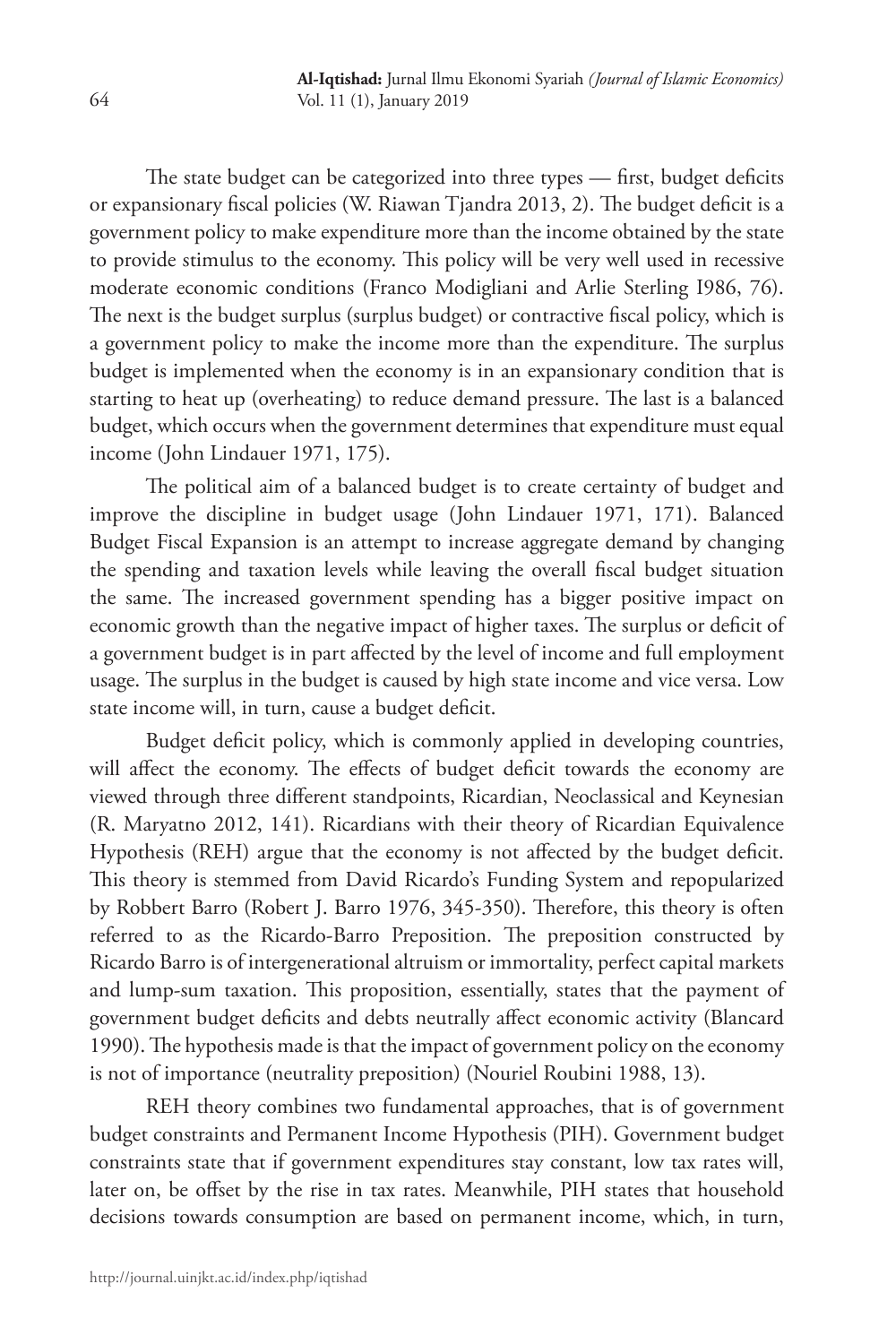is greatly affected by the amount of income after tax. Based on that analysis, the payment of budget deficit by lowering tax now will affect the tax burden later on but not in present value. This tax deduction will not alter permanent income nor consumption.

Barro brings up the argument that every payment in budget deficit done by issuing bonds will be offset by the rise in tax rates later on (Robert J Barro, n.d.). The increase in tax rates does not need to make people afraid of their prosperity or wealth. This is because the oncoming rise in tax rates will be anticipated by increasing savings and reducing current spending. The implication is that individuals will not use all of their income and wealth for consumption because of the issuance of state bonds. Individuals will save all of their income and wealth to anticipate the rise in tax rates, with the result being the rise in demand towards goods and services.

If the government increases the current tax to pay for state bond debt, an individual will perceive this policy as the same as substituting current tax with upcoming tax (with the same present value). Budget deficit policy set by the government is fundamentally a tax diversion from now to the future. Therefore fundamentally, budget deficit policies do not affect the economy (Robert J. Barro 1976, 350).

REH argues that the changes in tax and budget deficit payment have the same effect on macro variables (especially private sector consumption). REH construct a premise that the issuing of state bonds will be accompanied by the rise in tax in the future. The payment of government debt is assumed to only change according to changes in taxation, and thus, the aggregate consumption will stay constant. Individuals in the REH framework assume that the upcoming tax to be equal with a load of national debt (Robert J Barro, n.d.). Hence, REH does not recommend the application of budget deficit policies.

The Neoclassics also research the impacts of government budget deficit policies. The Neoclassics believe that each individual possesses enough information in order to plan their level of consumption. The budget deficit will, in the long term, increase the amount of consumption by passing the tax burden to the next generation. If every little bit of resource is usable, the rise in consumption will lower savings and raise interest rates. The rise in interest rates will cause private investment to drop. Neoclassics conclude that in full employment, the permanent budget deficit will cause private investment to be driven out (Crowding-out). Therefore, Neoclassics declare that the budget deficit will negatively impact and hurt the economy (R. Maryatno 2012, 143). This conclusion is akin to the Ricardian Equivalence Hypothesis theory.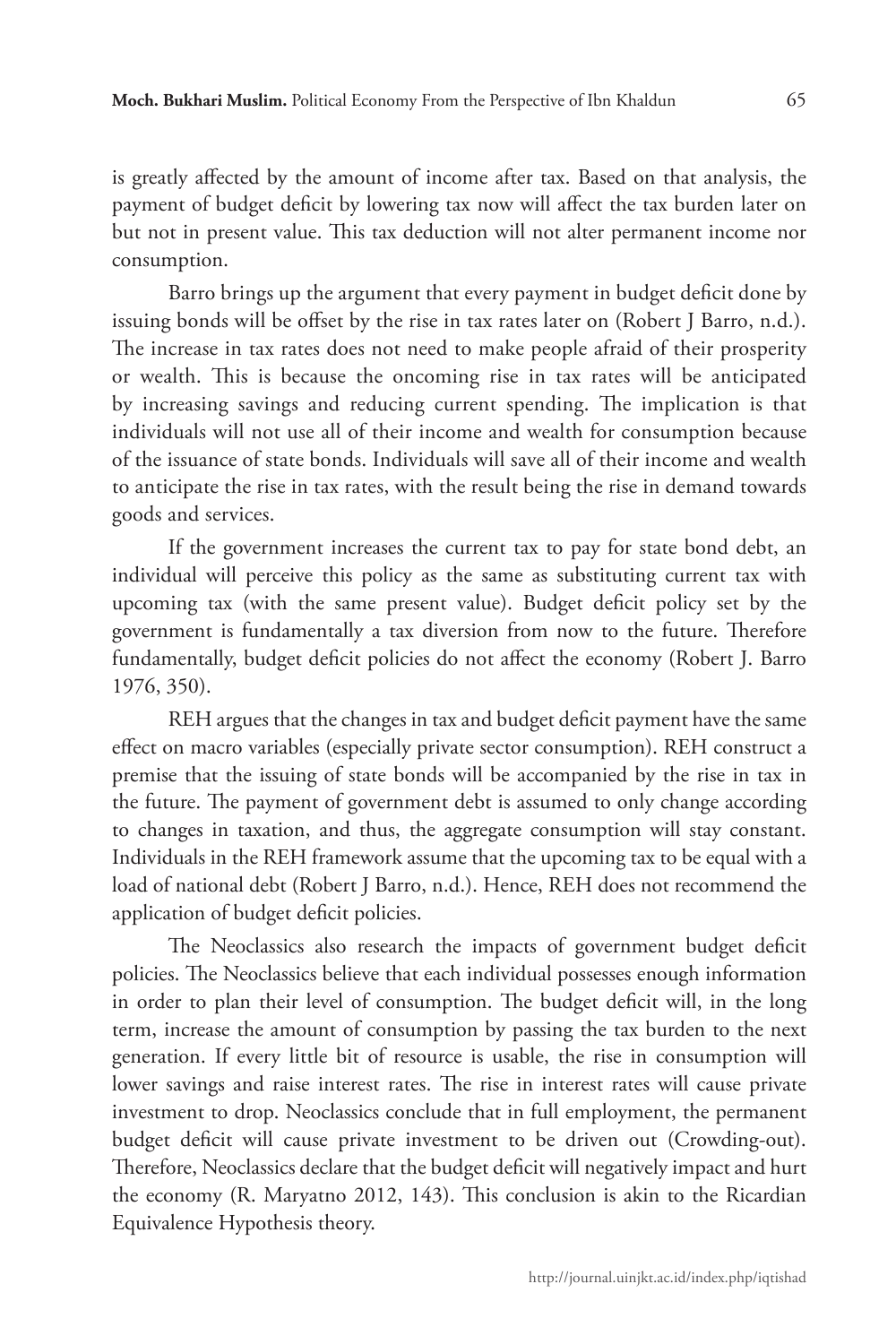The third view is that of Keynesians who put forward the argument that the budget deficit will, in fact, positively impact the economy. Keynesians assume that economic agents only think for short-term and not long-term (myopic); there is a lack of inter-generation relationship; and not every market is in equilibrium. If the economic agents only think for short-term, then budget deficit policies to increase public income will be responded to by the increase in consumption, which, in turn, boost production rates (R. Maryatno 2012, 144).

Keynesians believe the budget deficit will increase income, welfare and consumption. Debt funded budget deficit means the burden of tax now will relatively lighten and cause a rise in spendable income (Dono Joyo Subroto 2006, 85). The rise in spendable income will increase consumption and demand as a whole. If the economy is in full employment, the rise in demand will increase production, inducing a rise in national income. In the next period, through the Keynesian multiplier effect, a rise in national income will boost the economy. The budget deficit will increase consumption and income all at once; savings and capital accumulation will also increase. Therefore, the short-term budget deficit will benefit the economy (R. Maryatno 2012, 145).

Fiscal policy will affect the national economy through state revenue and expenditure. State revenues are taxes and other levies obtained by the government from the domestic economy, which, in turn, can infer a contraction in the economy (Dono Joyo Subroto 2006, 89). Meanwhile, the state expenditure is the spending done for government operations and projects funding in state sectors or by stateowned enterprises (Dono Joyo Subroto 2006, 90).

The review of contemporary fiscal policy is also closely linked to the idea of the need for cooperation between monetary and fiscal works. This is relevant to set and achieve monetary targets as well as state budget goals consistently in order to achieve high and stable economic growth. On the other hand, this cooperation also promotes growth in the financial market and supports the execution of monetary and fiscal policies through information exchange (R. Maryatno 2012).

The fiscal policy is used to influence the economy by adjusting revenue and spending levels. The two main tools in fiscal policy are taxes and spending. Taxes influence the economy by determining how much money the government has to spend in certain areas and how much money individuals should spend. The state expenditure is everything related to state spending needed to fund state operations for the nation to run and run well (R. Maryatno 2012). This budget in Islamic jurists is known as *muwāzanah* or *mīzānīyah* (Hana Razuqi 1976, 3). Budget in Islam can be interpreted as the spending of an Islamic nation from their treasury (Bait al-Māl) to fulfil public needs in accordance with Islamic *sharia* (Husain Ratib Yusuf Rayyan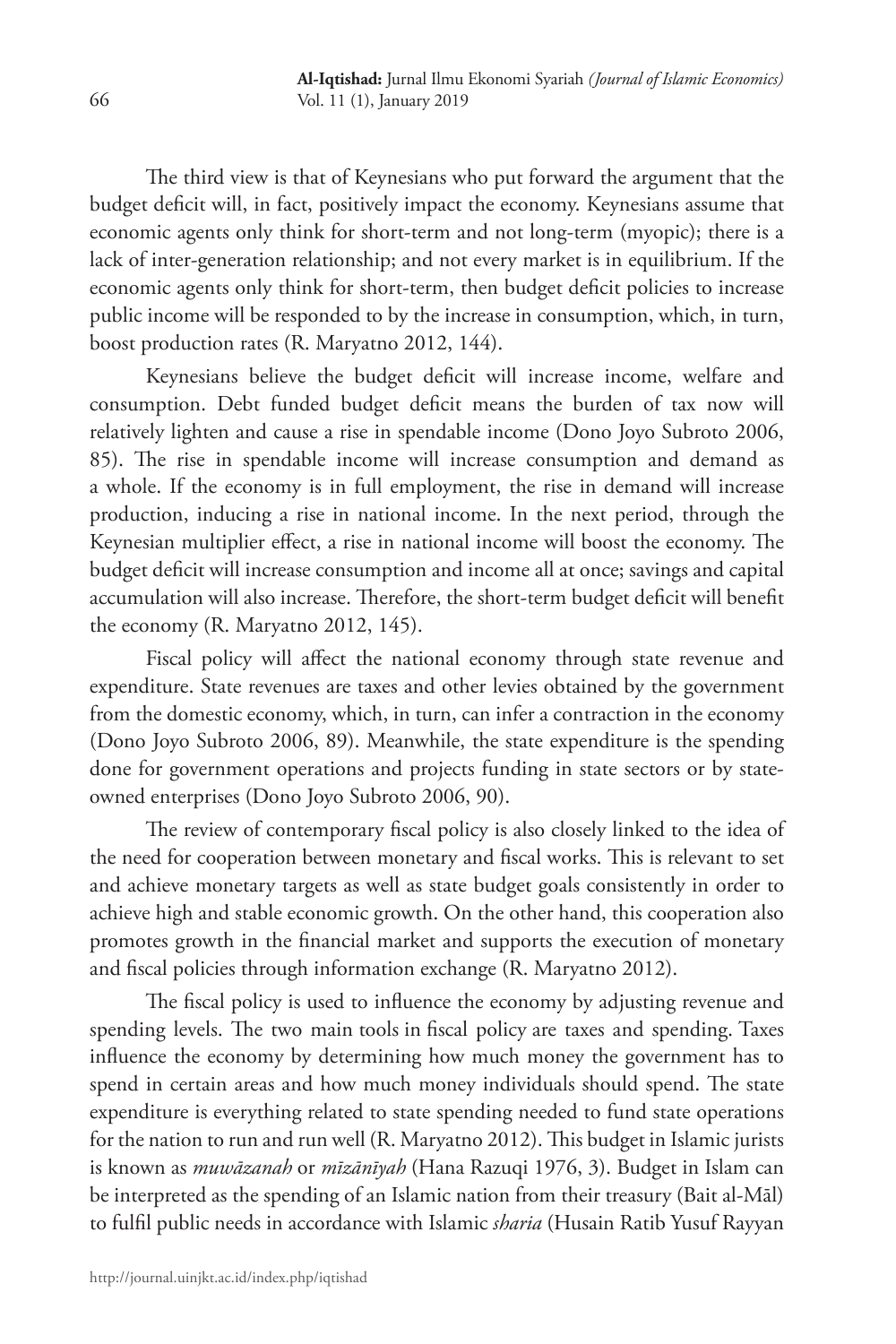1999, 140). Budget can also be defined as a financial work plan, which on one side contains the highest amount of expenditure probably needed to fund state needs in the future. Budget can also mean a plan needed to fund activities, including government operations (W. Riawan Tjandra 2013, 16).

Determining the state budget or expenditure requires clear principles so that the expenditure system is in accordance with the common needs. Adam Smith, as one of the Western economists, stated that the government expenditure system must have several principles, such as (a) The principle of morality, in which the government expenditure must be in accordance with the values upheld by a nation, namely religion. (b) The principle of nationality, which means that government expenditure must pay attention to the interests of the people at large and the nation. (c) The principle of popularism, meaning that government spen d ing must pay attention to the interests of the people and uphold the sovereignty of the people. (d) The principle of functionality that government spending m ust be based on a predetermined function. (e) The principle of rationality, which means that the government expenditure must be rational by paying attention to the efficiency and effectiveness of expenditure. (f). The principle of development is that government expenditure must be in accordance with the development of the country and the world. (g) The principle of balance and justice, meaning that there must be a balance between government expenditure between physical activit i es and non-physical activities in order to create harmony and harmony (Adam Smith 1993, 442).

Principles that limit government expenditure based on the ability of a country to earn revenue is: (a) pay as you go principle, which means that the government expenditure is limited by their capability to fund it from routine revenue and development; (b) tax rate limitation, which means that government expenditure must be based on national revenue from taxations; (c) debt rate limitation, which means that the government expenditure is dependent on the amount of revenue earned by the government (Adam Smith 1993, 448).

Based on the objectives to be achieved, the government expenditure must fulfill the following principles: (a) the economizing principle, which means that government spending should be as economical as possible so that the mobilization of funds issued is right on the target; (b) better selection of alternative principles, where every government expenditure should be in the form of a decision result based on the choice of various alternatives proposed; (c) more performance at money expensed, which means that every government expenditure is expected to increase community income, which in turn will grow the country's economy (Adam Smith 1993, 449).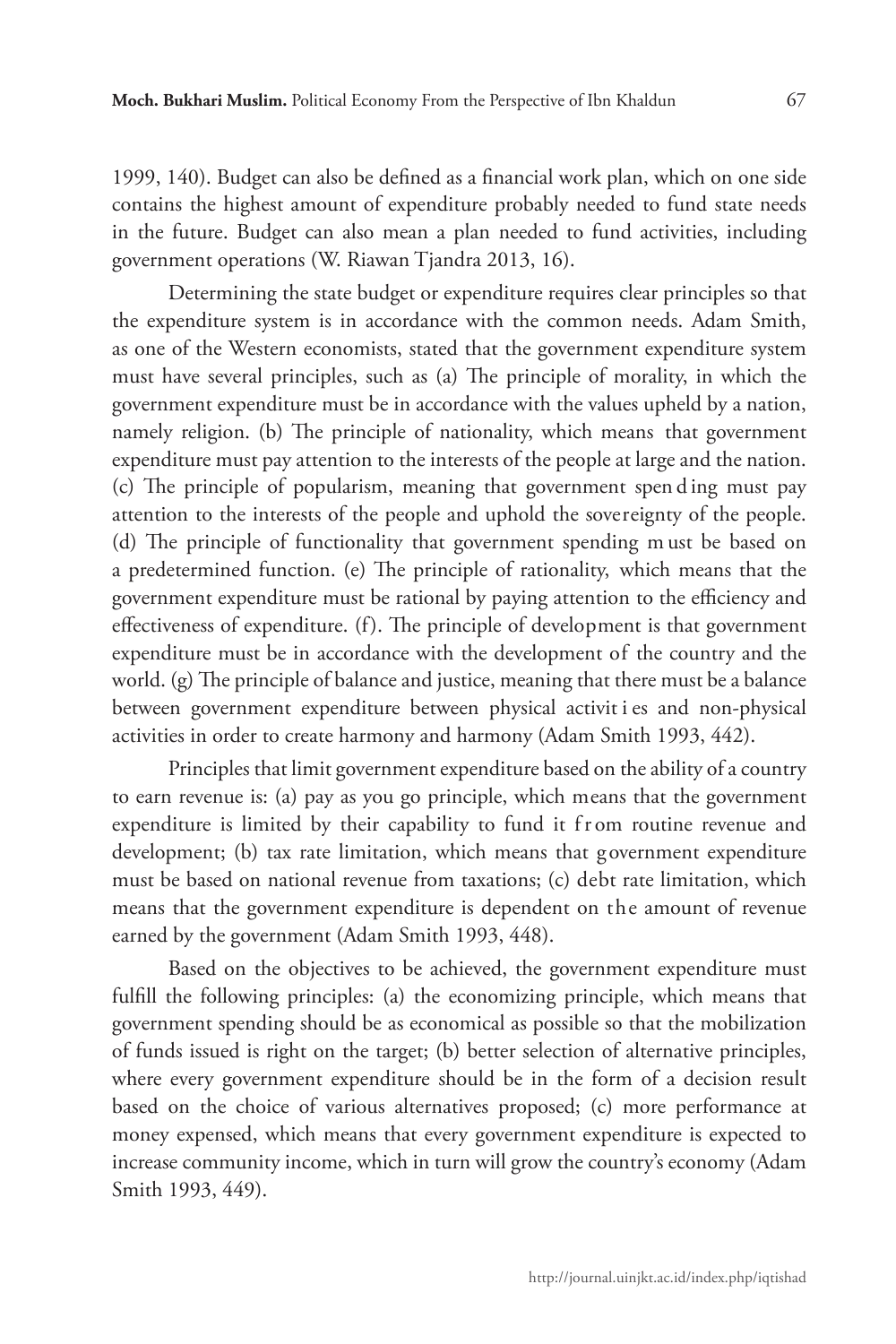# **State Budget Management According to Ibn Khaldun**

Budget management, according to Ibn Khaldun, has to be based on *sharia* law while also paying attention to the principles of public welfare. Money and other assets accumulated from the people through tax and other levies must be used for the people through public services (Khaldun 1993, 238).

In an ideal country, according to Ibn Khaldun, state budget management has to be allocated primarily for public welfare while also keeping in mind the interests of governments and rulers. The use of state budget has to be able to accommodate two main interests, public and government interests. Both have to be considered but with public welfare as the priority (Khaldun 1993, 238).

The state is responsible for managing the budget to achieve the socio-economic goals of the people. State expenditure must have six goals in mind: first, towards state defence and security. A strong nation needs a strong ruler, and state power is kept with the presence of a strong national defense. State revenue in early Islamic states, which mainly comes from Gharaim *Sharia* such as *zakat*, *fay'*, *ghanimah* and jizyah were primarily used for national defense and war. Certain spoils of war in the form of land, in the case of Fadak and Banu Nazir, were used to fund wars in the age of the Prophet Muhammad (Abu Ubayd 1989, 14). According to Ibn Khaldun, a strong national defense will strengthen nationalism. The spirit of nationalism is key in national development (Khaldun 1993, 138).

Second, budget expenditure with means to meet the basic needs of the people. People's basic needs have to be the main objective in state budget expenditure. Basic needs, which covers food, clothes and shelters, are the main purpose of budgeting. Gharimah *Sharia* and taxes collected from the people has to be returned to the people by fulfilling the basic needs of the people. Ibn Khaldun emphasizes that the use of the state budget has to prioritize the needs of the people before the interests of the ruler.

The third is the usage of the state budget for public services. Together with the growth of a country, a satisfactory public service administration must be arranged. Civil servants comprising of office employees, judges, teachers, governors and alike that serve public interest must also be a purpose in state budget expenditure. Ibn Khaldun underlines the responsibility of a ruler to meet the public needs of their people, such as hospitals (Khaldun 1993, 140).

Fourth, social security goals, including donations and state budget pension plans, must also be spent on social security purposes. A caliph once ordered a governor to assist non-Muslims who were old, weak and blind and also elderly citizens (Abu Ubayd 1989, 46). This shows that state budgeting in the early days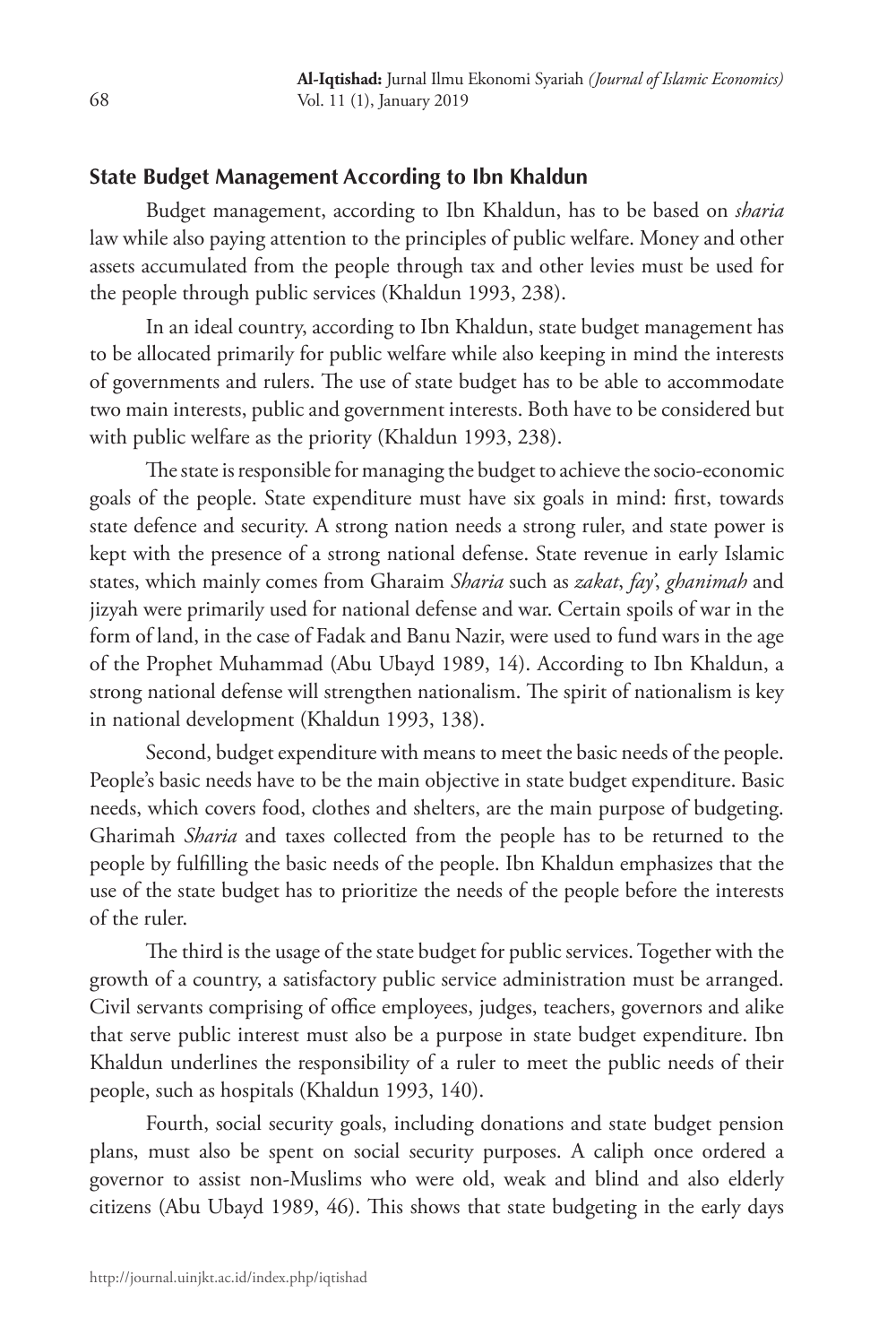of Islam included social security. Umar bin Khaṭṭāb maintained his social security in the form of providing retirees for elderly citizens, war widows and also paying off debts for poor people who cannot afford to pay debts (Abu Ubayd 1989, 50). Umar also gave monthly rations to war veterans. Umar himself once gave monthly rations to war veterans. The source of the budget used by Umar was from *ghanimah* and fay. More than that, Umar also offered to help with the cost of marriage for the poor (Abu Ubayd 1989, 250). Other concerns were also addressed to converts by providing financial assistance from the state treasury (Abu Ubayd 1989, 265). Ibn Khaldun suggests that state budget spending also aims to provide direct assistance to the poor and starves (Khaldun 1993, 139). This is evidence that the objectives of managing the state budget, according to Islamic scholars, must also be oriented towards social security. Umar once paid teachers to teach the Koran in remote areas. State budget spending must also focus on aspects of education.

Fifth, state budget spending must also address educational goals by providing appropriate educational services for the community. At the beginning of Islam, education was an important goal in the spending of the state budget (Abu Ubayd 1989). The Prophet Muhammad, once, made education and training a ransom for prisoners of war (Abu Ubayd 1989, 267). This shows that education is an important goal in the spending of state budgets. This is because, usually, prisoners of war could only be redeemed by paying a sum of money that would be used as state assets.

Sixth, spending on the state budget is to build public facilities. To strengthen economic development and improve people's welfare, the construction of facilities and infrastructure projects must be the goal of state budget spending. The facilities include roads, bridges, construction and other means of transportations, drainage, as well as other types of the portion of the budget (Abu Yusuf 1979, 267). The expenditures for the public facilities have been funded by the government to boost economic growth. Early Islamic reign is the main focus in government budget spending.

The budget policy is a strategy to influence and process the State Budget (APBN). The government has a responsibility in managing the state budget. Government has a very large responsibility in the context of the state budget. As Ibn Khaldun states that more government spending increases, the greater the activities financed by the government and the more economic activities expanded. Thus, the management of the budget with the proper budget allocation will increase national income for the country. The theory of positive correlation between government activities and government budget also expresses by Wagner. Wagner states that the expenditures from government activities will increase (Harvey S. Rosen and Ted Gayer 2008, 29).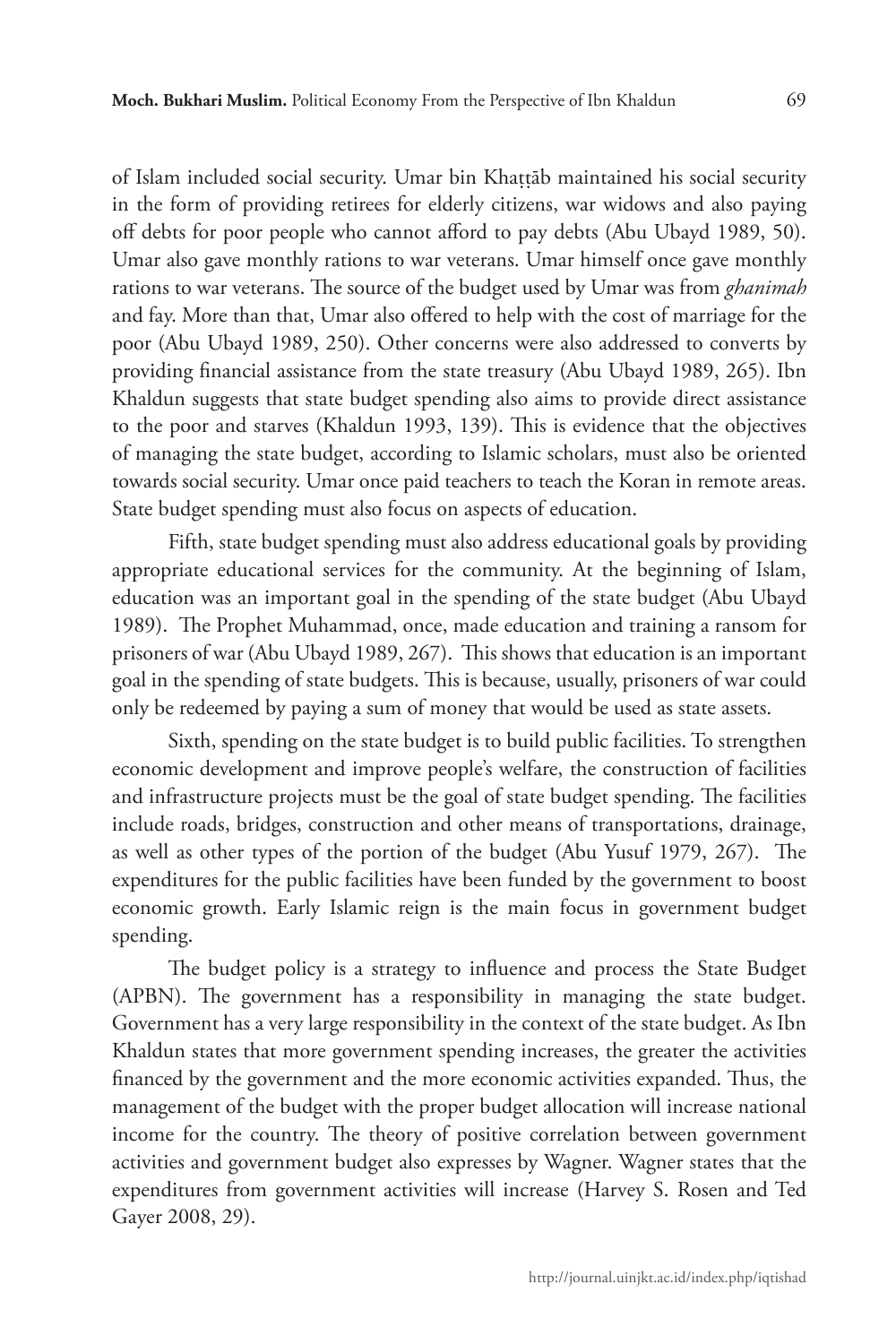According to M.A. Manan, conventional economics view budget policy aims towards welfare, as indicated by maximum profit for an individual without factoring human spiritual needs (M.A. Manan 1991, 38). While Islamic economics views budget managing as a means to achieve *sharia* goals, in the form of economic welfare while also maintaining faith, intellect, wealth and ownership. In this case, faith plays an important role in managing the state budget (Machmud Shaikh Ahmad 1995, 34-35).

According to Ibn. Khaldun, the allocation of state budget spending is adjusted according to national income. The main source of national income is in the form of tax, followed by incomes from religious provisions, *zakat*, *alms*, *fay'*, *ghanimah* and *kharraj* (Khaldun 1993, 218). As a result, allocation of budget spending is adjusted according to income. Ibn Khaldun explicitly states that national income sourced from maghrim *sharia* has to be allocated according to *sharia* laws or the Quran and hadith.

The amount of nominal that should be given to each group of recipients is still debated by the scholars. Abu Ubayd states that there is no certainty of the argument about the amount or nominal that must be given to each group (Abu Ubayd 1989, 562). As for the distribution of territory, Abu Ubayd states that area, where *zakat* is collected, have more rights for *zakat* distribution, to eliminate jealousy among the poor (Abu Ubayd 1989, 586).

State income earned from *ghanīmah* property must be spent according to the rules in the Quran. Income from *Ghanīmah* has to be divided into two: 4/5 part is allocated for the army and state security officers. 1/5 part, called *khumus,* is allocated to the way of God. In this case, it is deposited in the state treasury for other purposes related to mutual benefits (Quran surah al-Anfāl verse 41).

State budget obtained from *zakat* has to be allocated according to laws in the Quran. *Zakat* is only to be allocated to eight groups called the mustahiq *zakat* (Quran surah al-Taubah verse 60). As for the amount given to each group, it is still a debatable issue. The region in which said *zakat* is collected receives a right to a bigger allocation of *zakat* funds. This is to eliminate jealousy and spite among the poor.

The allocation of state income sourced from *fay'* is based on the seventh verse of the Quran chapter of The Exile. *Fay'* is allocated for Allah, the Prophet Muhammad and his relatives, orphans, the poor as well as travellers. According to Imam al-Ghazali, government incomes sourced from *fay'* are to be used for the welfare of Muslims, like the building of bridges, mosques, roadways and other public needs. Abu Yusuf recounts the time Umar achieved victory over the Persians and the Romans. He, along with a few other companions, discussed the distribution of *fay'*.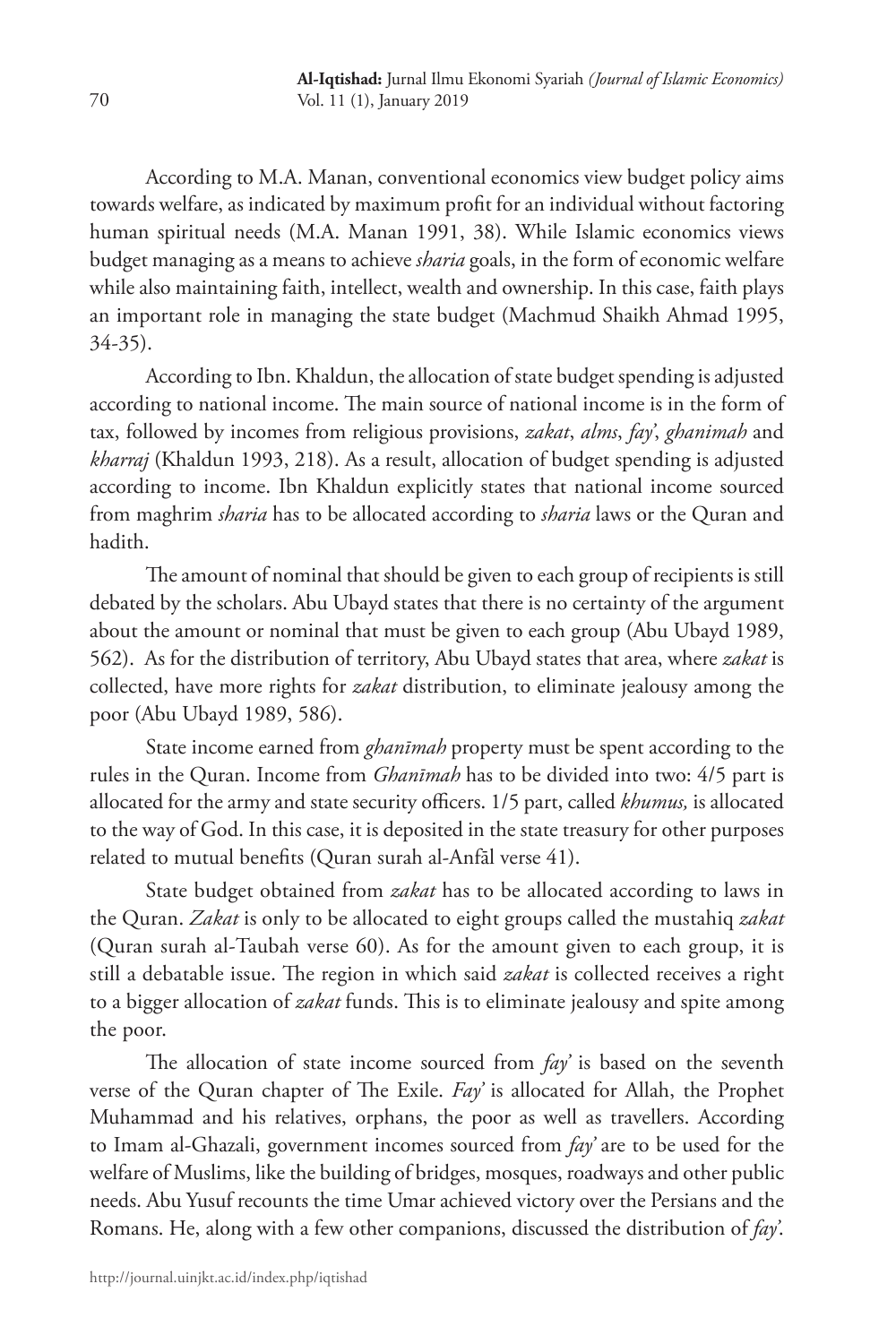As a result, Umar gave the companions that took part in the war 5000 Dirham, while those who did not take part received 4000 Dirham and. Each of the Prophet's wife, on the other hand, received 12.000 Dirham.

Meanwhile, national income sourced from tax, customs and other non*sharia* levies were allocated for better public welfare. This becomes the authority of the ruler to manage the budget expenditure based on the principle of public welfare. Ibn Khaldun emphasizes that the distribution of state budget allocation to consider public welfare and not solely for the interest of the rulers and those around him.

## **Conclusion**

The balanced budget policy is intended to create a balance of budget while also improving the discipline of budget usage. As a result, legislators are required to create a source of income or self-sufficiency for the people and provide power to the government to carry out its duties.

Issues that frequently occur are of inflation and unemployment. Inflation is caused by a society wanting to live outside of their economic capabilities. Unemployment is caused by the level of economic activity reached being lower than with full employment.

Fiscal policy, according to the capitalist economists, is the effort to create investment growth and to eradicate the fluctuations in economic activities as a whole. Another purpose is to bridge the gap between inflation and deflation. Keynes states the rise of demand is heavily dependent on government effort to decrease taxes and increase spending. This results in the increase of people's spendable income and their consumption. Government policy manages demand by channelling demand towards goods and services in surplus

Ibn Khaldun argues that budget management has to pay attention to public issues while also tending to government interests. Budget expenditure has to have six goals, namely the matter of national security and defense; the basic needs of the poor; public services; social security, such as *alms* and pension plans; educational services; and public facilities. Allocation of state budget expenditure according to Ibn Khaldun is adjusted according to state income. The main source of national income is from taxes and then followed by incomes from religious provisions like *zakat*, *alms*, fay', *ghanimah* and *kharraj*.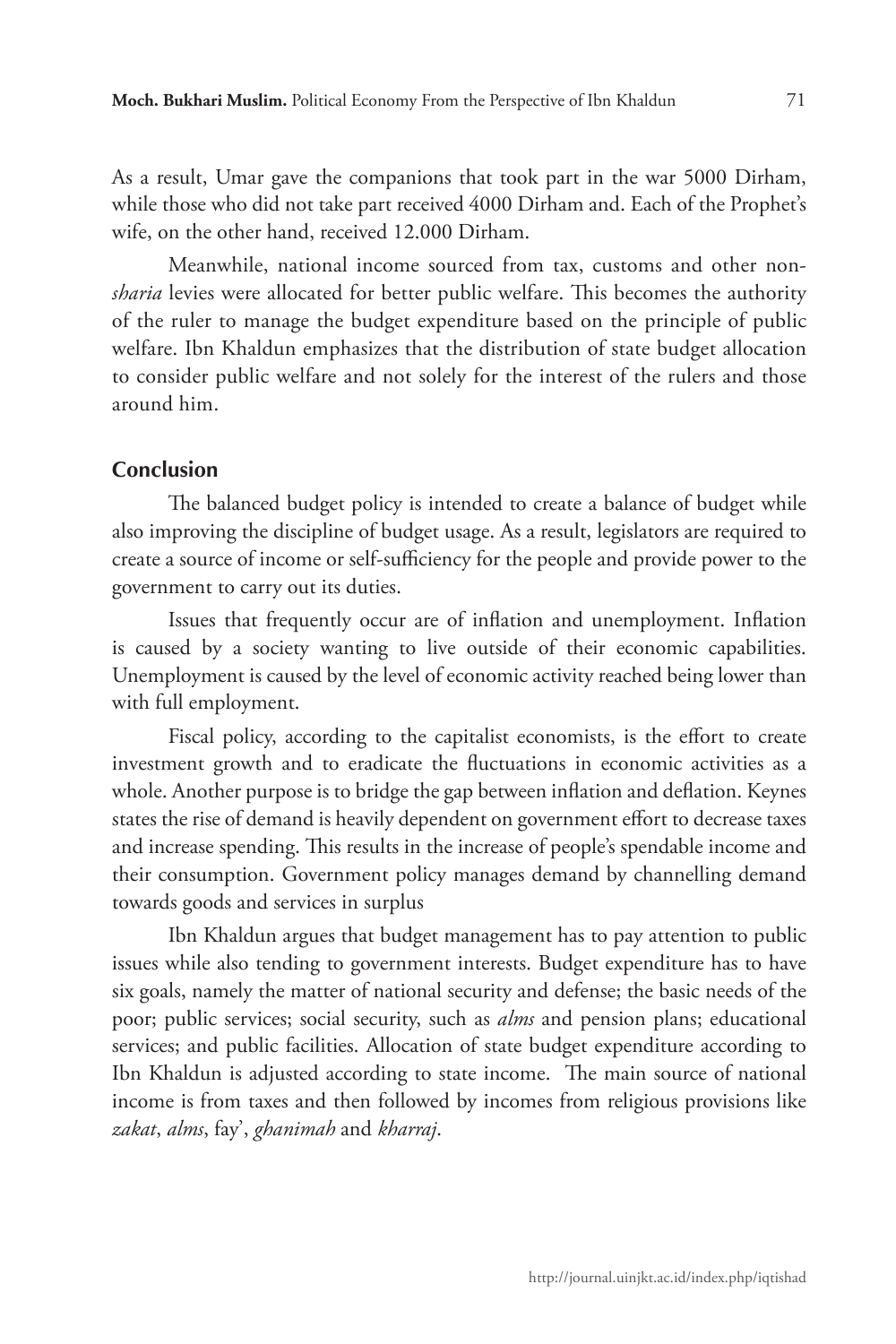#### **References**

- Abdullah M. Farid. 1985. *Dictionary Al-Fareed in Finance and Economic*. Kairo: Dār al-Kutub.
- Abū Ubayd. 1989. *Kitāb Al-Amwal*. Beirut: Dār al-Shurūq.
- Abu Yūsuf. 1979. *Kitāb Al-Kharrāj*. Beirut: Dār al-Ma'ārif.
- A.C. Pigou. 1951. *A Study in Public Finance*. London: Macmillan.
- Smith, Adam. 1993. *An Inquiry into the Nature and Causes of the Wealth of Nations*. Oxford: Oxford University.
- Sutedi, Adrian. 2012. *Hukum Keuangan Negara*. Jakarta: Sinar Grafika.
- Blancard. 1990. "The Sustainability of Fiscal Policy: New Answers to an Old Question." *OECD Economic Studies* 15. http://www.nber.org/papers/r1547.
- Deliarnov. 2006. *Ekonomi Politik*. Jakarta: Penerbit Erlangga.
- Subroto, Dono Joyo. 2006. "Koordinasi Kebijakan Fiskal Dan Moneter di Indonesia." in *Kebijakan Moneter Dan Fiskal Dalam Islam*, ed. Heru Subiyantoro. Jakarta: Salemba Empat.
- Faridi. 1983. "Theory of Fiscal Policy in an Islamic State." *Journal Res. Islamic Economic* 1(1): 15–30.
- Modigliani, Franco & Arlie Sterling. I986. "Government Debt, Government Spending and Private Sector Behavior: Comment." *American Economic Review* 76(5): 1168-1179.
- Seda, Frans. 2004. "Kebijakan Anggaran Penerimaan Dan Belanja (APBN) Berimbang dan Dinamis." In *Kebijakan Fiskal: Pemikiran Konsep Dan Implementasi*, ed. Heru Subiyantoro & Singgih Riphat. Jakarta: Kompas.
- Pilling, Geoffrey. 1987. *The Crisis of Keynesian Economics: A Marxist View, Kent*, UK. *Croom Helm Ltd.* www.marxists.com.
- Abbott, George C. 1985. "Reviewed Work(s): What Is Political Economy? A Study of Social Theory and Underdevelopment. by Martin Staniland." *Wiley on Behalf of the Royal Institute of International Affairs Stable* 62(1). http://www. jstor.org/stable/2618090.
- Razūqī, Hanā. 1976. *Al-Muḥāsabah al-Hukūmīyah*. Baghdad: Dār al-Thaqāfah al-Islāmīyah.
- Rosen, Harvey S., and Ted Gayer. 2008. *Public Finance*. New York: McGraw-Hill.
- Herzon Y. n.d. Politik Anggaran: Studi Tentang Proses Perumusan Kebijakan Anggaran Belanja Langsung SKPD Dalam Penyusunan APBD Tahun 2011 Di Kabupaten Kerinci Provinsi Jambi. Accessed August 3, 2016. http://etd.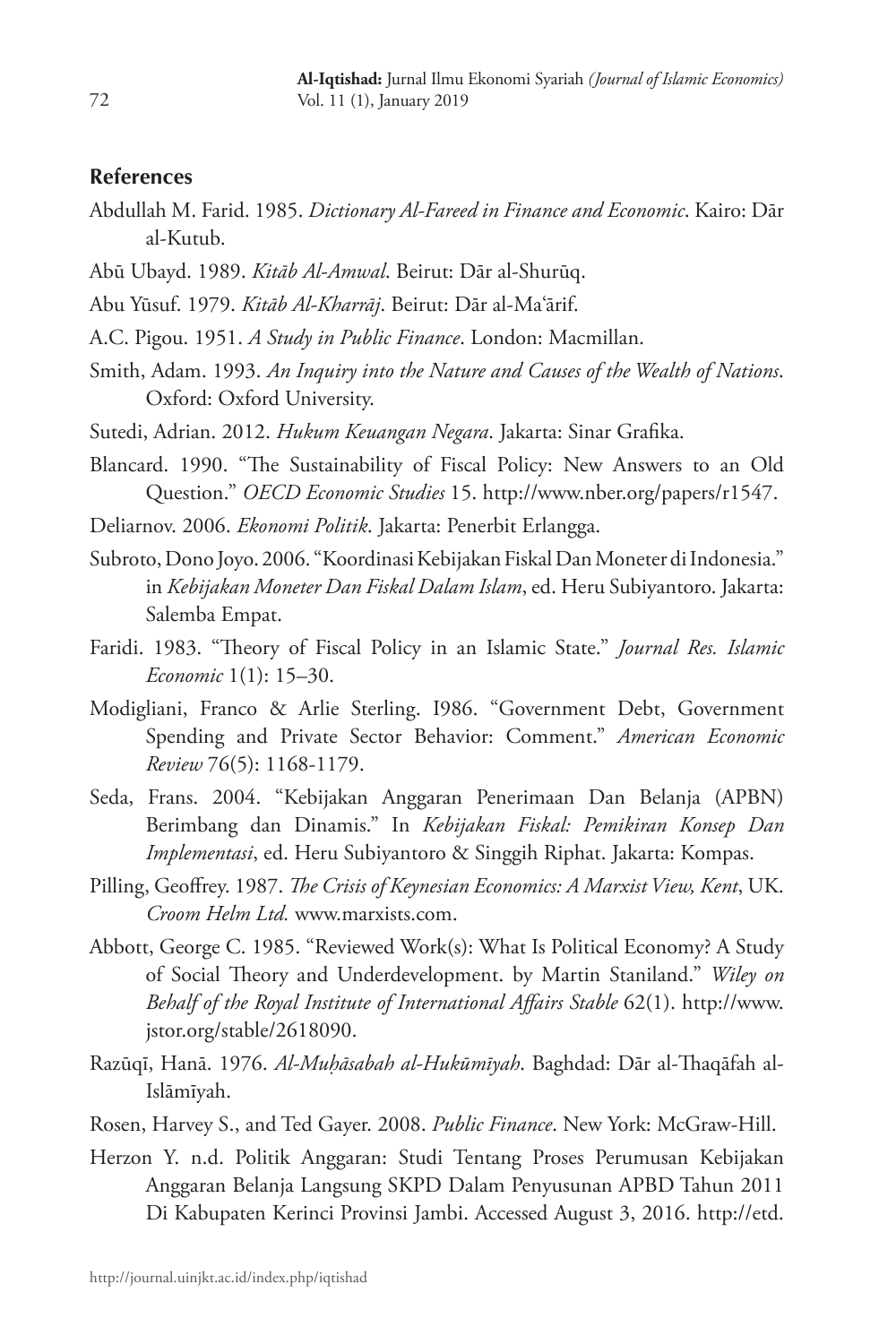repository.ugm.ac.id/index.php?mod=penelitian\_detail&sub=PenelitianDet ail&act=view&typ=html&buku\_id=53660.

- Rayyan, Husain Ratib Yūsuf. 1999. *'Ajzu al-Muwāzanah Wa 'Ilājuhu Fi al- Fiqh al-Islāmī*. Jordan: Dār al-Nafāis.
- Fahmi, Irham. 2013. *Ekonomi Politik: Teori Dan Realita*. Bandung: Alfabeta.
- Viner, Jacob. 1936. Mr Keynes on The Causes of Unemployment. *Oxford University Press: The Quarterly Journal of Economics* 51(1): 147–67.
- Lindauer, John. 1971. *Macroeconomic*. California: Claremont Graduate School.
- Keynes, John Maynard. n.d. *The General Theory of Employment, Interest and Money*. Retrieved December 25, 2015. from www.isn.etzh.ch.
- Khaldūn, Ibn. 1993. *Muqaddimah Ibn Khaldūn*. Beirut: Dār al-Kutub al- 'Ilmīyah.
- Manan, M.A. 1991. *Islamic Economics: Theory and Practice*. Pakistan: Shah Muhammad Ashraf Publisher.
- Ahmad, Machmud Shaikh. 1995. *Economics of Islam: A Comparative Study*. Pakistan: Shah Muhammad Ashraf Publisher.
- James, Michael. 2001. *Pembangunan Ekonomi di Dunia Ketiga*. Jakarta: Ghalia.
- Parkin, Michael. 2012. *Macroeconomic*. New York: Pearson Education, Inc.
- Jhingan, M.L. 2000. *Ekonomi Pembangunan Dan Perencanaan (Terj)*. Jakarta: PT Raja Grafindo.
- Muhammad. 1980. *'Abd al-Mu'īn 'Afar, al-Siyāsah al-Iqtis}ādīyah Fī al-Islām*. Jiddah: al-Mathba'ah al-Arabiyah al-H}adītsah.
- Muhammad. 2002. *Kebijakan Fiskal Dan Moneter Dalam Ekonomi Islam*. Jakarta: Salemba Empat.
- Mankiw, N. Gregory. 2006. *Teori Makro Ekonomi, Terj. Nachrowi Dan Usman*. Jakarta: PT. Gramedia Pustaka Utama.
- Philipus, Ng. & Nurul Aini. 2004. *Sosiologi Dan Politik*. Jakarta: PT. Raja Grafindo.
- Nopirin. 1998. *Ekonomi Moneter*. 5th ed. Yogyakarta: BPFE.
- Roubini, Nouriel. 1988. "Current Account and Budget Deficits In An Intertemporal Model Of Consumption And Taxation Smoothing A Solution To The 'Feldstein- Horioka Puzzle'?" *Working Paper No. 2773 National Bureau of Economic Research 1050 Massachusetts Avenue Cambridge, MA 02138*, November.
- Samuelson, Paul A. & William D. Nordhaus. 2009. *Macroeconomics*. New York: McGraw-Hill.